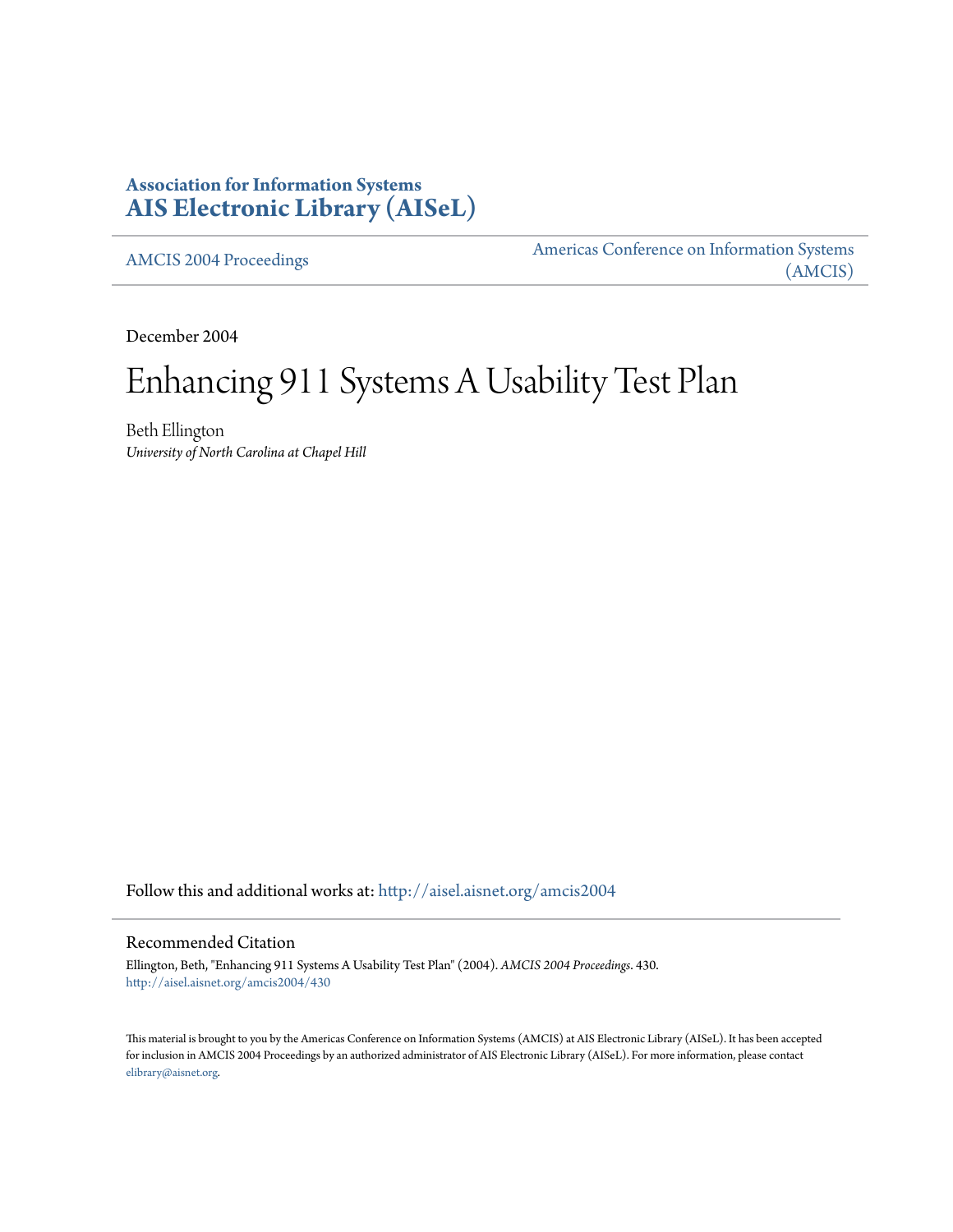## **Enhancing 911 Systems A Usability Test Plan**

#### **Beth Ellington**  The University of North Carolina at Chapel Hill elliv@email.unc.edu

#### **ABSTRACT**

This study is the development of a usability test plan for implementation of an Enhanced 911 Computer Aided Dispatch (CAD) system by emergency response dispatch centers. Enhanced 911 system technologies will allow emergency response personnel to locate cellular 911 callers in distress by pinpointing the latitude and longitude of their location, and mapping it through the use of a Geographic Information System (GIS). This usability test plan has been developed through research within a dispatch center to ensure that the dispatchers, who receive the 911 calls and dispatch the appropriate emergency response personnel, are receptive to the new technology, and the new interface with the GIS capability does not impede their ability to assistance callers. Through this usability test plan the dispatchers will be involved in the entire process to integrate an additional window into the CAD screen that contains a GIS map to optimize the usability of the emergency response system. After analysis of the usability test results the emergency response dispatch center personnel will be able to develop methods to enhance the operational efficiency of the emergency response dispatch system allowing for a seamless integration of the new Enhanced 911 CAD/GIS system components.

#### **Keywords**

Enhanced 911, emergency response systems, usability testing, computer-aided dispatch systems.

#### **INTRODUCTION**

#### **Problem Definition**

When 911 calls are made from cellular phones the technological limitations may not route the call, via the cell tower and land-based telephone company lines, to the nearest dispatch center. The dispatcher does not receive the location of the caller on his or her computer screen. This could present a life-threatening situation for the caller due to lost response time. If cellular callers are unable to communicate, or do not know their exact location, the dispatcher cannot get them the assistance needed which could lose precious minutes and possibly increase fatalities. This has created a gap or void in the national emergency response system which can cause an anomalous state of knowledge (ASK) for the dispatcher (Belkin, 1980). An ASK occurs when the failure for information retrieval lies in the system being used to obtain the information and not on the user, which in this case results in the dispatcher only partially receiving the information needed to complete the task of dispatching emergency response personnel to a specific location.

It is estimated, of the 150 million calls that were made to 911 in 2000, thirty-percent were made by cellular callers. It is projected that by 2005, the majority of 911 calls will be from cellular callers (Cellular Telecommunications & Internet Association, 2003). As a result of this influx of cellular calls to 911, the inability of 911 dispatchers to locate cellular callers in distress is becoming a critical public safety issue that should be immediately addressed.

To eliminate the ASK experienced by the dispatcher, the system needs to have the capability of pinpointing the location of the cellular 911 caller. The solution seems to be simple. If the location of the cell tower, height of the receiving device on the tower, the direction from which the call is being received, and the speed of the call being received are all known you should be able to use the Pythagorean theorem,  $a^2 + b^2 = c^2$ , to find the latitude and longitude of the caller. (fig.1) However when there are multiple land-based phone companies and multiple cellular phone companies who all use different technologies that must be integrated the problem of implementation of the new system becomes extremely difficult and is distinct for each dispatch center. The problem is further compounded by the present Database Management System (DBMS) and CAD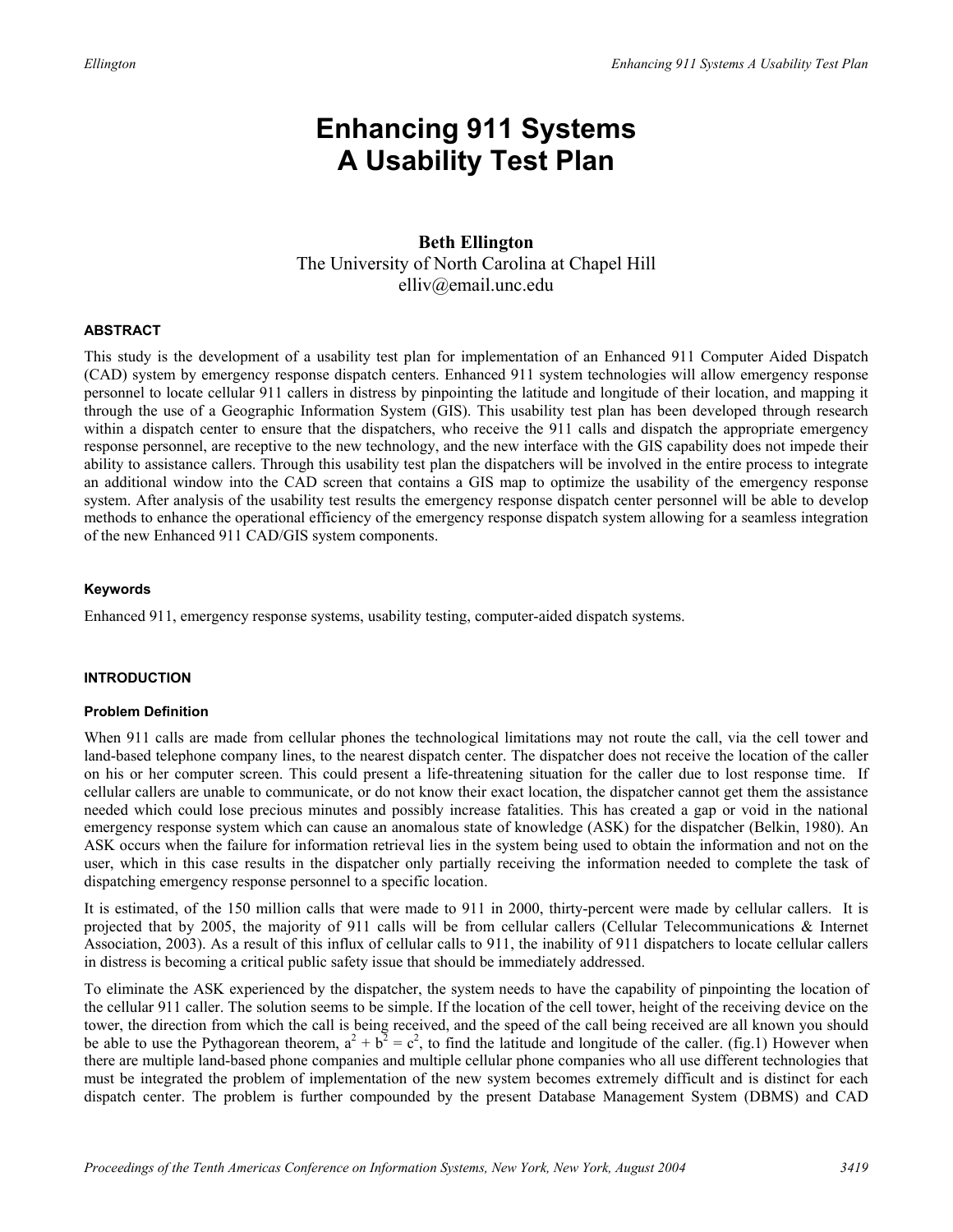systems that have been implemented at the dispatcher centers, which would incur both tangible costs of new systems and training along with the intangible costs of the familiarity of hardware and software use, the relationships with the vendors and the knowledge of support personnel if the entire systems were replaced. The solution is to design the optimum integration of the GIS component with the DBMS and CAD systems currently used by the individual dispatch centers.



#### **Background**

In 1996 the Federal Communications Commission (FCC), realizing that the gap existed in the critical information that dispatch centers needed to locate cellular callers, issued a set of rules originally developed in 1994, defining how the cellular phone companies would implement a deployment schedule to fill the gap in two phases. This ruling was CC Docket No. 94- 102, mandating the Enhanced 911 system to be implemented for every cellular phone company within the United States (Federal Communications Commission, 1994). The first phase of Enhanced 911 mandated that the cellular phone companies provide the phone number of the cellular phone and the location of the cell tower from which the call was being transmitted to the land-based telephone company line. Phase I implementation began in October 2001 and continues to be implemented nationally particularly in the more rural regions of the United States where the smaller regional cellular phone companies are the wireless carriers (Hatfield, 2002).

To implement the second phase of Enhanced 911 the cellular phone companies must provide the dispatch centers with the longitude and latitude of the cellular caller's location in addition to the above Phase I requirements of the cellular phone number and cell tower location. Phase II should be completed and implemented in every dispatch center in the United States by December 2005.

A mandate was issued by the FCC that a mechanism to recover the costs of facilities and equipment necessary to receive and utilize the Enhanced 911 Phase I and Phase II elements be put into place by each, and a surcharge was allowed to be added to every monthly cellular phone bill in the United States, and collected by state governments (Federal Communications Commission, 1994). These funds are dispersed, in accordance with the individual state laws and guidelines established, to the dispatch centers and the cellular phone companies when requested to purchase the technology needed for full implementation of Enhanced 911 systems.

#### **CURRENT COMPUTER AIDED DISPATCH SYSTEM AND ENHANCED 911 PHASE I SHORTCOMINGS**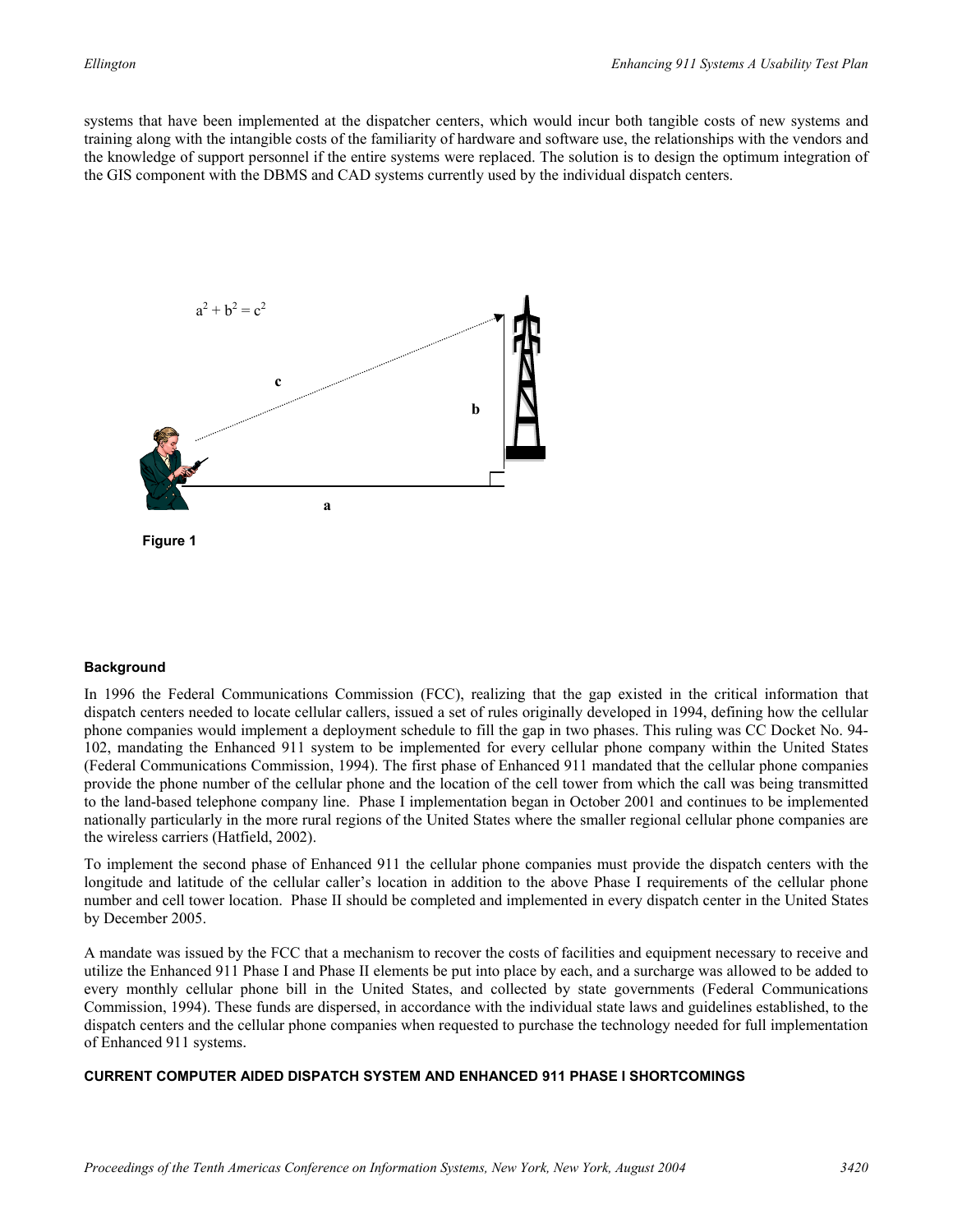The typical dispatch center utilizes a CAD system, consisting of two computer screens and a call receiving system that displays the telephone number and address of a land-based telephone call received, and the cell tower location and telephone number for a cellular call received on an additional screen. The typical dispatcher asks the caller a series of questions from a script, to determine the type of call, either emergency or non-emergency, and after determining the caller's location dispatches public safety personnel to the caller's location. The information, and the conversation are stored through a link to a DBMS that records every 911 call, and any required data for the call. The dispatcher can determine in a few seconds the type of emergency, assistance needed, and location of the caller, unless they are calling from a cellular phone and do not know their location. It takes longer to dispatch assistance to a cellular 911 caller simply because the location of the caller does not appear on the screen as they do when a land-based call is received. The Phase I location information that the dispatcher is typically receiving at present, is the location of the cell tower that transmitted the cellular call, resulting in an ASK that must be overcome by the dispatcher. This forces the dispatcher to ask several additional questions to hopefully pinpoint the exact location of the caller in order to dispatch public safety personnel.

In the case of fire, natural disaster, or major traffic accidents, when the exact location of the cellular caller cannot be verified by any other means, the dispatchers may attempt to overcome the inadequacies of the system by taking additional 911 calls until someone calls that can pinpoint the location of the person(s) in distress. This can create an information overload situation for the dispatcher that amplifies the problem of multi-tasking experienced by the dispatcher (Hiltz  $\&$  Turoff, 1985). In the case of stranded motorists, or someone who has been abducted, this multiple call method is usually not an option. The dilemma that exists is most cellular phone users are not aware of the fact that the dispatcher cannot pinpoint their location. Due to the inadequacies that exist with the present Phase I Enhanced 911 system, the best advice for a caller that is unaware of their exact location is to find a pay phone, call 911, and do not leave that location until help has arrived.

In order to overcome the inadequacies in the Phase I Enhanced 911 system, the dispatch center must purchase software and hardware to make the system Phase II compatible. It is the responsibility of every dispatch center to analyze and improve their current CAD system to receive the location information from the cellular carriers via the land-based company lines, and locate the callers through the use of a GIS map. This will involve purchasing and integrating a GIS with the DBMS and CAD systems. Once the Enhanced 911 system is fully operational, the emergency response dispatch center is considered Enhanced 911 Phase II compliant by the FCC but that does not mean the newly integrated system is successful in assisting the completion of the dispatchers' critical tasks. The functionality and operability of the system should then be analyzed to see if it actually supports the users' tasks through a usability testing procedure (Jordan, 1998).

#### LITERATURE REVIEW

Technology may be dispersed within an organization in two ways, by being diffused or widespread throughout the organization, or by being infused or deeply integrated into a particular area of the organization (Sahay & Robey, 1996). Both technology diffusion and infusion effect the efficient operation of the dispatch center. The organization utilizes information technology in all of its departments, however the technology is deeply infused in the dispatch center, and the efficient use of technology can mean the difference between a life or death situation. The Technology Acceptance Model (TAM) describes the factors that lead to a higher acceptance and use of the new technology within an organization (Kwon & Chidambaram, 2000). Those factors include the usefulness of the technology, the ease of use of the technology, and the quality of the information system as perceived by the users, in addition to the degree to which the organization supports the use of the technology.

The use of GIS within government organizations indicates that GIS has the potential to consolidate many resources by providing a spatial analysis of data (Ventura, 1995). GIS does this by creating new work procedures related to spatial analysis of data. By using GIS to represent the location of 911 cellular callers, the dispatchers should be able to visualize their location, and dispatch assistance more efficiently. The dispatch center has chosen to integrate a GIS component with their DBMS and CAD systems. In order to maintain their current efficiency, productivity and effectiveness in dispatching assistance to all 911 callers, the integration of the GIS must be as seamless as possible.

Studies have shown that incorporating GIS with other systems does indeed give employees more information, which increases trust between departments, thus the implementation of the CAD/GIS system should force the Fire Departments, Law Enforcement Agencies, and Emergency Medical Services to develop a trust between their employees and the dispatchers, due to the distribution of more detailed information. Since the GIS/CAD system is a continuation of the current Enhanced 911 Phase I system, it should be viewed by the users as "competence-enhancing", which research has shown builds upon a base of knowledge, which enhances technology diffusion, infusion and acceptance (Robey & Sahay, 1996). With the Enhanced 911 Phase II compliant systems it is imperative that the CAD/GIS interface does not have an adverse effect on the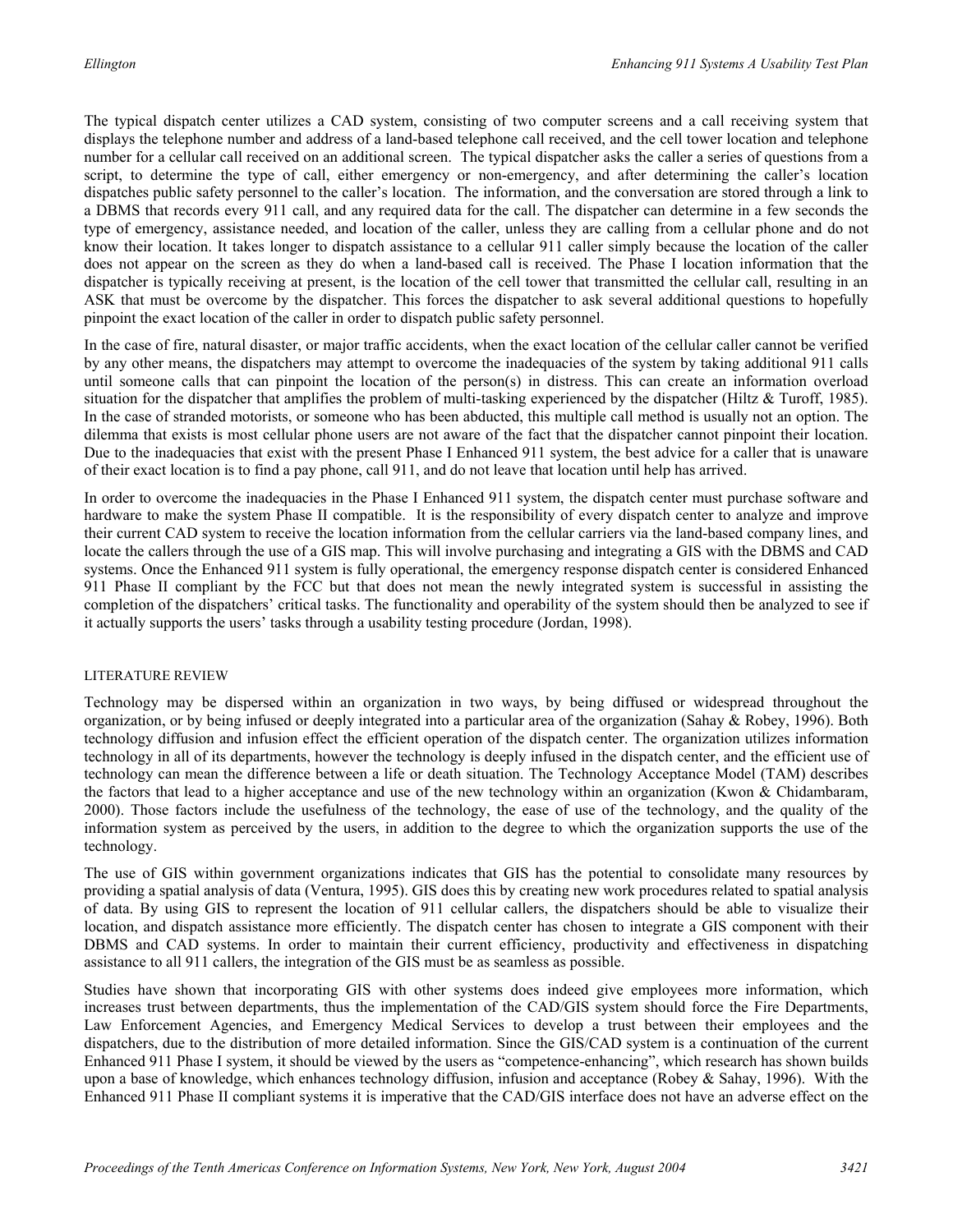dispatchers and their ability to perform their task of locating callers and dispatching assistance. This is done through understanding the social processes within the dispatch center to better evaluate whether the new system will impede the process and be utilized to enhance the ability to dispatch assistance. Hopefully, the societal social consequences of not being able to assistance cellular callers in distress should motivate the adoption of the new technology within the organization, and overcome any negative effects by facilitating the meshing of the technology with the dispatch center's mission and strategic objectives.

This is reinforced through the manner in which the organization handles the processes regarding the implementation of the new technology. These processes include the initiation of the new technology, the transition to the new technology, the deployment of the new technology, the spreading of knowledge concerning the new technology, and the consequences of the new technology (Kwon & Chidambaram, 2000). How these processes are performed during the new technology introduction has a direct effect upon the success of the adoption of the technology and the implementation process. The dispatch center management personnel need to realize that the understanding of new technologies may be different for each dispatcher. These understandings effect the social interpretation that exists within an organization that influences the understanding of the implementation and consequences of the system.

In order to better evaluate the positive and negative effects of technology within the dispatch center, a usability test of the interface will be performed. Usability testing will be performed on the CAD/GIS interface with actual users of the system. The usability testing will allow the users to take ownership of a portion of the CAD/GIS interface design in order to empower them to accept, adopt and utilize the technology, and support the task of assisting cellular callers in distress. With the inclusion of employees in the usability testing, and the integration of GIS with the CAD system, the new system should mesh relevance with user satisfaction, which studies show when a direct correlation between the two exists, results in increased user satisfaction (Gluck, 1996). The dispatchers currently receive only the transmitting tower location of the cellular call. This information is irrelevant because they cannot use it to send assistance to the caller. The new system will display the longitude and latitude of the caller, and map it for a visual representation with the GIS software. The information then becomes relevant because it is transposed into relevant information by the system, thus increasing the user's satisfaction with the system (Gluck, 1996).

Research studies using GIS in local government agencies have indicated that organizations must determine if the GIS will provide better information. This can be achieved by determining which system to use, based on the criteria of which system is faster, cheaper, more reliable, more precise, more available, and more understandable (Ventura, 1995). GIS has been shown to provide better information, and enhance decision making, when the decision to utilize and implement GIS is supported by the users (Sahay & Robey, 1996). In this study, Sahay and Robey demonstrated that the barriers to the use of GIS are usually attributed to organizational behavior problems, which can be overcome, and not problems with the system. These barriers to technology use can be resolved if proper training occurs prior to implementation of the GIS. You must first understand how GIS is used in the decision making process within an organization to overcome the barriers to implementation. The dispatch center is adopting the technology because the FCC has mandated the Enhanced 911 Phase II compliance. However, this technology will greatly enhance the dispatcher's ability to answer larger volumes of 911 calls and handle the 911 calling capacity in less time. GIS has proven that it can improve decision making by local government employees, but it must overcome the organizational impediments, and understand that the majority of the benefits of the system will be intangible. This is because it is difficult to quantify the detrimental consequences of the decisions made with the Enhanced 911 GIS system unless there is a fatality or a major incident. There is no way to duplicate this in a laboratory. However, there is no debate within the organization concerning the validity of implementing the CAD/GIS system to aid 911 cellular callers. The technical choices must be supported by the GIS function of the integrated system in order to improve the dispatch center's information flow processes.

The usability test will be conducted to help the dispatch center personnel understand how the interface design will effect the operation. If the proper training occurs for the end users, and the new interface does not impede the dispatching of emergency response personnel by the dispatchers, then the technology should facilitate the locating of 911 cellular callers. The usability testing plan, complete with its pre-test questionnaire, cognitive walkthrough, think aloud observation, and post-test user interface satisfaction questionnaire (Chin, 1998), should generate enough qualitative and quantitative data to support the successful implementation of the CAD/GIS Enhanced 911 Phase II system at the dispatch center. The goal of the usability testing is to make the transition to the new interface design as transparent as possible, improve the ability of the dispatchers to make critical decisions when locating cellular callers in distress, and to provide the employees with relevant information in an efficient and effective interface display. The empirical research derived from this usability testing should provide valuable information that can be applied to dispatch centers nationwide that are implementing Phase II of the Enhanced 911 systems.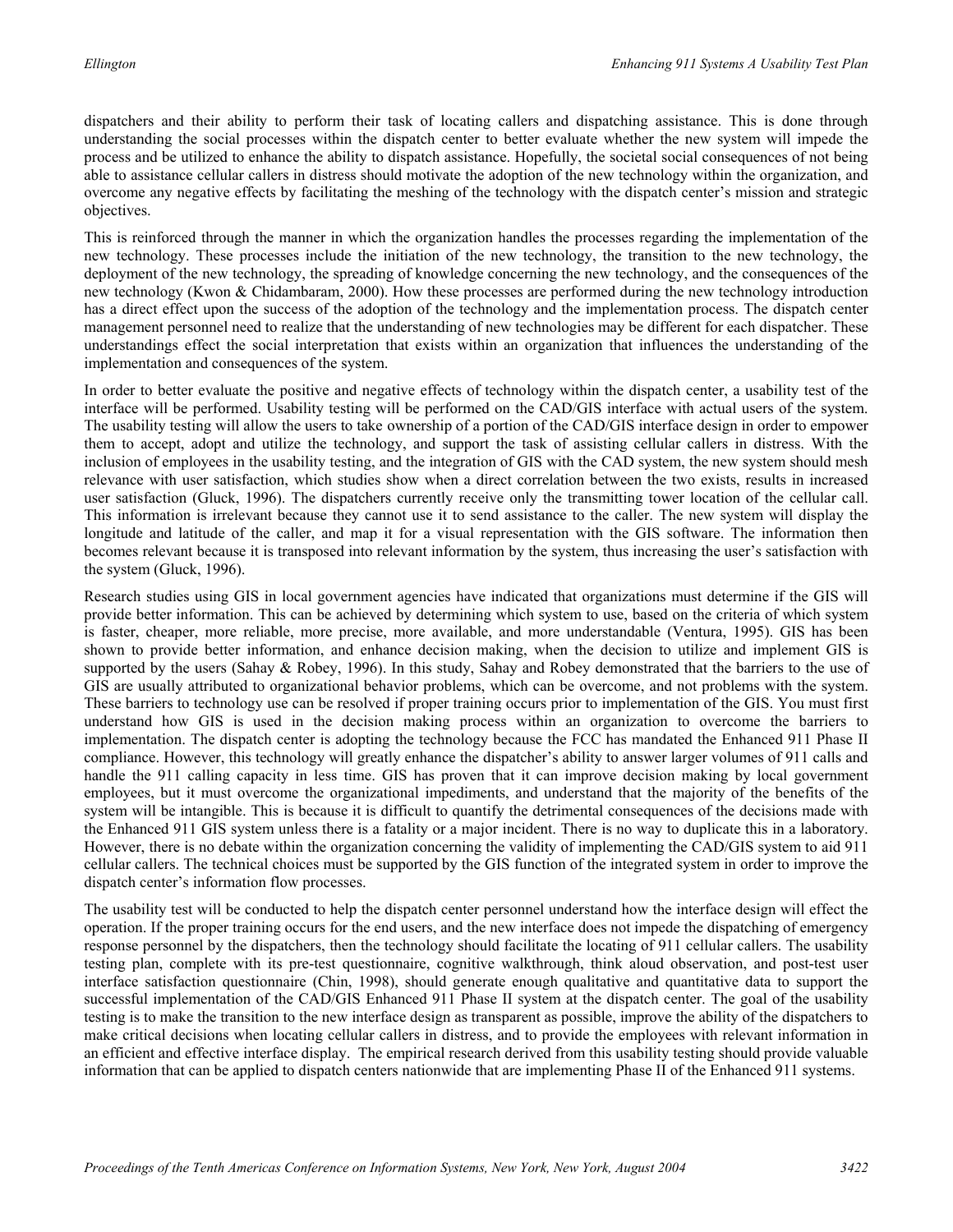#### **USABILITY TEST PLAN**

#### **Procedure and Purpose**

Before commencement of any usability study consent forms must be obtained for all participants and management personnel within the dispatch center in which you are conducting the research. The purpose of the study along with any potential interview questions, questionnaires, testing methods and consent forms must be submitted for approval. The goals and objectives of the study need to be clearly defined (Norman, 1988). Once the approval has been obtained then the study may proceed. The usability test plan developed for the Enhanced 911 system consists of the items described below.

#### **Pre-test Questionnaire**

The pre-test questionnaire will be used to evaluate the CAD/GIS interface design. The participants will be asked to complete a pre-test questionnaire that contains the following information: age, educational level, time employed at the dispatch center, work/shift schedule and previous field of employment. The applicable results from the pre-test questionnaire will be evaluated quantitatively and qualitatively for usability effectiveness (Jordan, 1998).

#### **Cognitive Walkthrough**

Four participants will be chosen randomly from the pool of dispatcher participants to conduct an initial cognitive walkthrough of the interface to determine any major problems with the interface design. The purpose of the cognitive walkthrough is to detect any major problems with the interface design before proceeding with the remainder of the usability testing. The dispatchers will be instructed on the procedure for cognitive walkthroughs by the study monitor. After the cognitive walkthrough is completed, and any major problems with the interface are corrected, the total population of the dispatcher participants will be then be allowed to complete the usability testing of the interface design. The cognitive walkthrough will be evaluated qualitatively (Lewis, Polson, Wharton, and Rieman, 1990).

#### **Think Aloud Observation**

The usability test will consist of all dispatcher participants using the new interface design for one hour during their regular work shift at the dispatch center. The participants will be given instructions on the procedures for think aloud evaluation, and their responses will be recorded through the use of audiotape or the use of the dispatch center's DBMS which records all calls received. The participants will be encouraged to voice any strengths or weaknesses of the new system, in addition to any questions, concerns, or problems they encounter in performing their routine tasks. The think aloud responses will be evaluated qualitatively. This is to evaluate qualitatively any slowness in the system, distraction caused by the new window in the screen, interruption of work flow, or problems caused by the integration of the new software with existing hardware (Jordan, 1998;Preece, Rogers, and Sharp, 2002).

#### **Interviews**

Interviews are expected to last no longer than an hour. The actual length of the interviews will depend on the availability of participants. The interviews will be conducted by one interviewer and will be derived from a script of interview questions that are designed to obtain specific information for suggestions to improve the dispatcher's use of the new system. Study participants may be audio taped during interviews if they grant permission to be taped. If for any reason permission to be audio taped is not granted by the participant the information will be transcribed by the interviewer. The results of the interviews will be utilized to enhance the usability of the system through user design suggestions (Jordan, 1998).

#### **Quantitative Data Collection**

The calls will be divided by type, either cellular or land-based call, and then subdivided into four categories: Fire, Law Enforcement, Emergency Medical Services, and Other. During the use of the system the participants will be monitored using the existing DBMS to determine the type, number of calls dispatched, the time to dispatch the call to emergency personnel from the time it was received by the dispatcher, and the elapsed time between the time the call was dispatched until emergency personnel arrive on the scene. The benchmark for success will be if the cellular 911 call dispatching and emergency personnel elapsed times do not exceed the average elapsed times for land-based 911 calls. This will allow for competitive testing to compare the new system to the old system, by comparing the same data types of the both systems. This can be accomplished by obtaining the records of the mean dispatching times for call data from the DBMS for the old CAD system and comparing it with the mean dispatching times for call data of the new CAD/GIS integrated system (Jordan, 1998).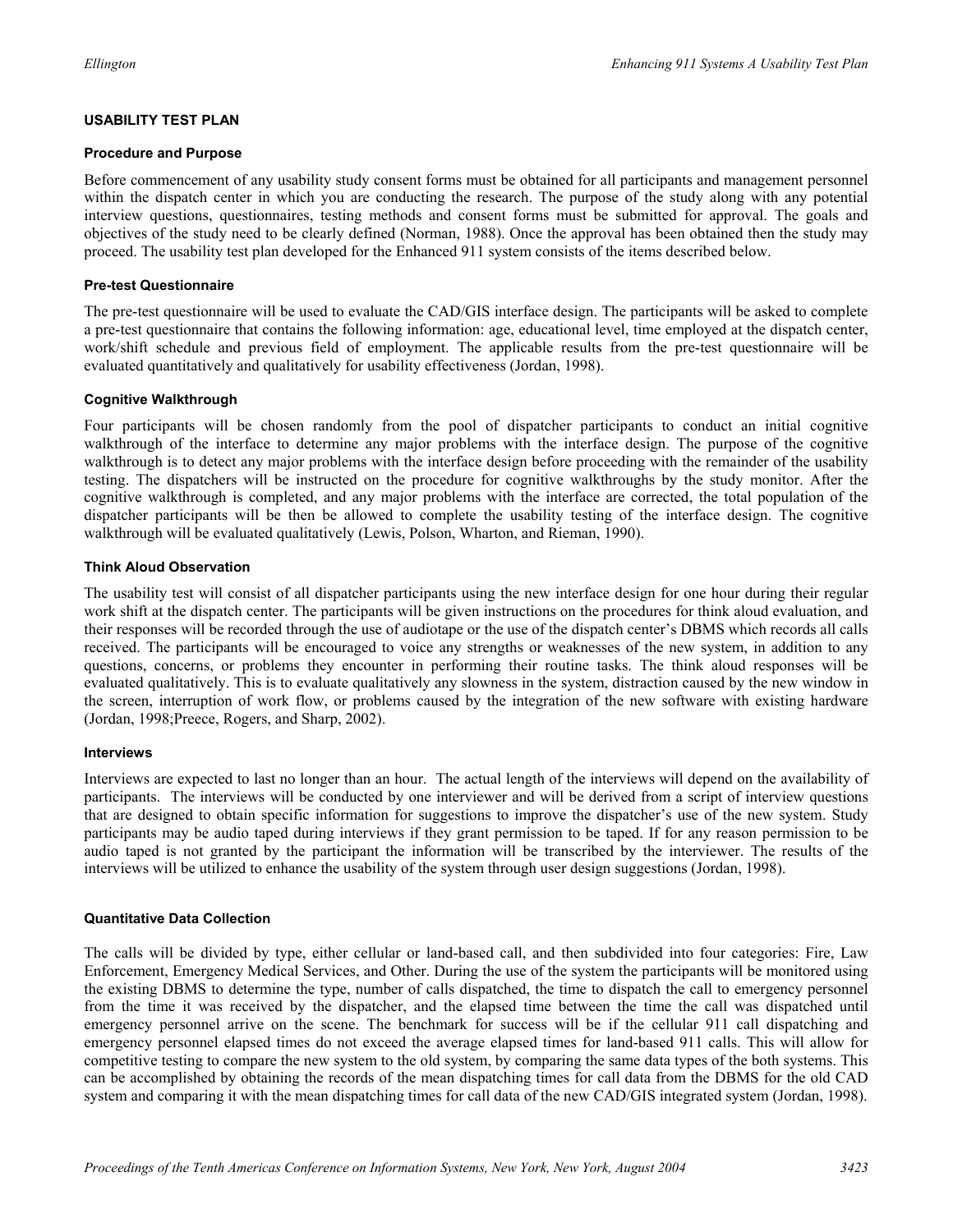#### **Post-test Questionnaire**

After completion of the use of the new interface design, the participants will complete a user satisfaction survey. This survey will analyze the user's experience with the new design. The applicable results from the user satisfaction will also be evaluated quantitatively and qualitatively (Shneiderman, 1998).

#### **CONCLUSION**

The importance of conducting usability testing of the implementation of Enhanced 911 Phase II CAD/GIS integrated systems is paramount to the nationwide safety of cellular phone customers. Not only has usability testing demonstrated that it leads to a smoother conversion of systems, but it also enhances the task completion and acceptance of the users. In a situation where the use of a system could mean the difference between a life and death event for the 911 cellular callers, it magnifies the importance of usability research for the proper integration of a system. There are, however, drawbacks to usability testing due to the limited number of calls actually received during the testing period not being a true snapshot of the capacity of the system or its limitations (Shneiderman, 1998). This results in a difficulty in determining how the future usage will actually be. In the case of the emergency response dispatch center the quantitative data is collected with every call received so further evaluation can be completed to determine future usability results.

There is also a limitation in the cellular phone technology because there are two different types of CAD systems receiving 911calls in dispatch centers nationwide. These are network-based systems and handset-based systems (Hatfield, 2002). Since the majority of customers do not have Global Positioning Systems (GPS) capabilities within their cellular phones, and the caller may be in motion, this creates a limitation for pinpointing the caller's exact location particularly with the handset-based receiving systems. Even with these limitations the dispatcher will be able to determine the location of the cellular 911 caller when the call was received and they will not have to overcome the severe information gap they are currently experiencing. When studying human factors in system integration there should be a continuous and iterative maintenance and evaluation process to detect any flaws in the system and correct them. Usability testing methods should establish this process at the 911 dispatch centers so that when the technology is implemented the dispatchers are capable of utilizing it to support their critical tasks of dispatching emergency personnel in the least amount of time.

This study will provide new information to the cellular phone companies, land based telephone companies, CAD system designers, GIS system component designers, and 911 dispatch center personnel to enhance the safety and security of all 911 cellular callers by assembling the pieces of the Enhanced 911 Phase II puzzle that currently exists. The information derived from this study should be applicable to other 911 dispatch centers nationwide by allowing them to seamlessly transition from Phase I to Phase II Enhanced 911 systems by avoiding any delays in the retrieval of 911 cellular caller location information. The research for this study should also assist in the "end-to-end" testing needed for the development of a national set of standardized procedures for compliance testing and certification of wireless Enhanced 911 location systems. The lack of national compliance and certification standards has been noted as a void in the current implementation design of Phase II Enhanced 911systems that needs to be addressed by possibly creating an Enhanced 911 overseeing entity in the Office of Homeland Security (Hatfield, 2002). This research, which is vital to the efficiency and productivity of our homeland security first responders, the 911 dispatchers, is projected to begin in June 2004.

#### **REFERENCES**

- 1. Belkin, N. J (1980). Anomalous states of knowledge as a basis for information retrieval, *Canadian Journal of Information Science*, 5,: 133-143.
- 2. Cellular Telecommunications & Internet Association (2003) web site, **http://www.wowcom.com/industry/stats/surveys/**, last visited April 14, 2004.
- 3. Federal Communications Commission, (1994) website, **http://www.fcc.gov/Bureaus/Common\_Carrier/Orders/1997/fcc97402.pdf** , last visited April 14, 2004.
- 4. Chin, John P., Diehl, Virginia A, and Norman, Kent L. (1998) Development of an Instrument Measuring User Satisfaction of the Human-Computer Interface, *Proceedings of the CHI '88 Conference of Human Factors in Computing Systems,* ACM Press, New York: 213-18.
- 5. Gluck, Myke (1996). Exploring the Relationship Between User Satisfaction and Relevance in Information Systems, *Information Processing & Management* 32, no. 1: 89-104.